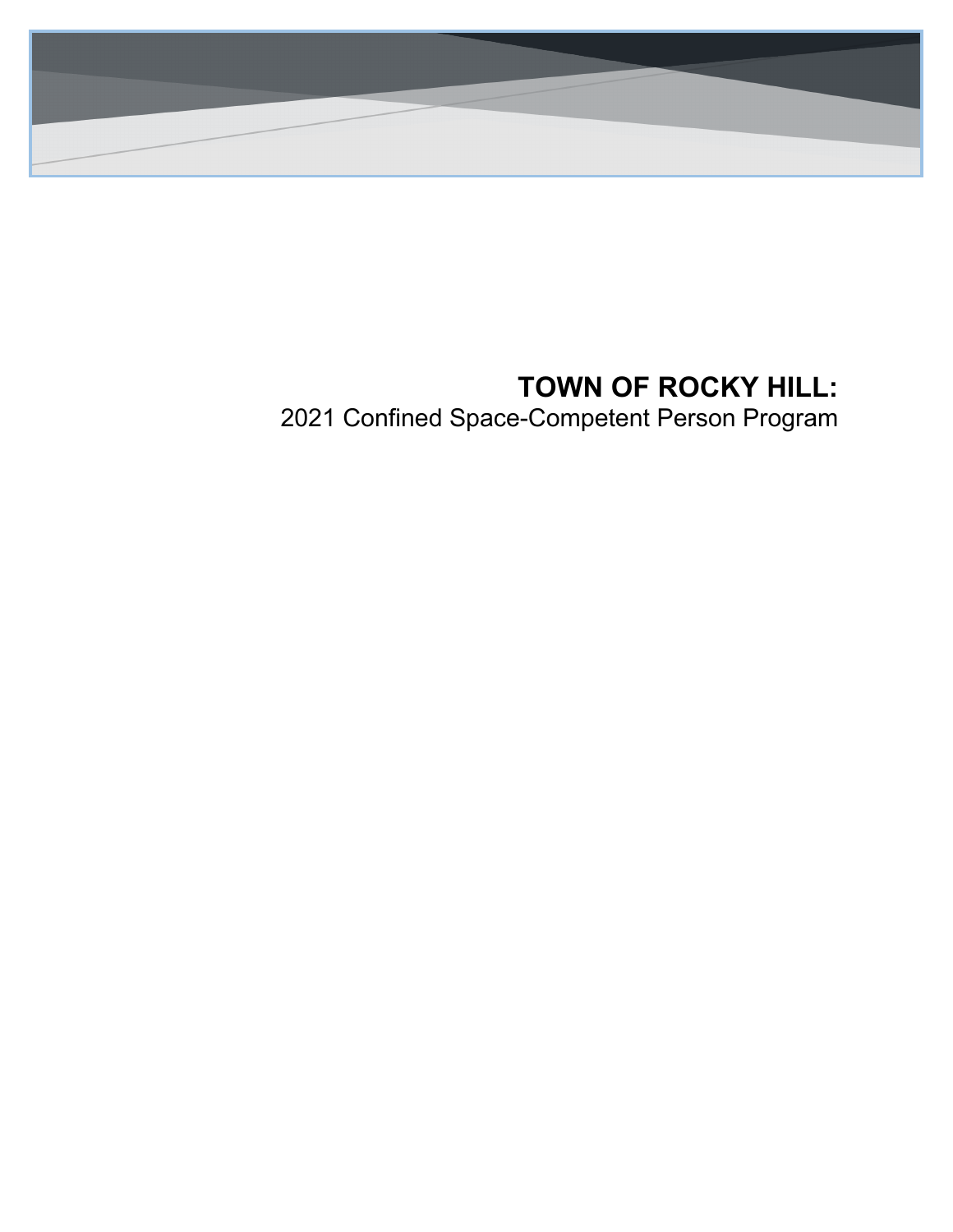#### Town of Rocky Hill Confined Space – Competent Person Program

(Rev. 05/18/2021)

Confined Space:

- 1) Is large enough and so configured that an employee can bodily enter
- 2) Has limited or restricted means for entry and exit
- 3) Is not designed for continuous employee occupancy

All confined spaces are considered permit required spaces unless the following criteria can be met per Safety and Health Regulations 1926:

#### **1926.1203(g)(1)**

If the permit space poses no actual or potential atmospheric hazards and if all hazards within the space are eliminated or isolated without entry into the space (unless employer can demonstrate that doing so without entry is feasible), the permit space may be reclassified as a non-permit confined space for as long as the non-atmospheric hazards remain eliminated or isolated;

#### **1926.1203(g)(2)**

The entry employer must eliminate or isolate the hazards without entering the space, unless it can demonstrate that this is infeasible. If it is necessary to enter the permit space to eliminate or isolate hazards, such entry must be performed under Section 1926.1204 through 1926.1211. If testing and inspection during that entry demonstrate that the hazards within the permit space have been eliminated or isolated, the permit space may be reclassified as a non-permit confined space for as long as the hazards remain eliminated or isolated;

Note to paragraph (g)(2): Control of atmospheric hazards through forced air ventilation does not constitute elimination or isolation of the hazards. Paragraph (e) of this section covers permit space entry where the employer can demonstrate that forced air ventilation alone will control all hazards in the space.

#### **1926.1203(g)(3)**

The entry employer must document the basis for determining that all hazards in a permit space have been eliminated or isolated, through a certification that contains the date, the location of the space, and the signature of the person making the determination. The certification must be made available to each employee entering the space or to that employee's authorized representative;

#### **1926.1203(g)(4)**

If hazards arise within a permit space that has been reclassified as a non-permit space under paragraph  $(g)$  of this section, each employee in the space must exit the space. The entry employer must reevaluate the space and reclassify it as a permit space as appropriate in accordance with all other applicable provisions of this standard.

All confined space will be treated as follows: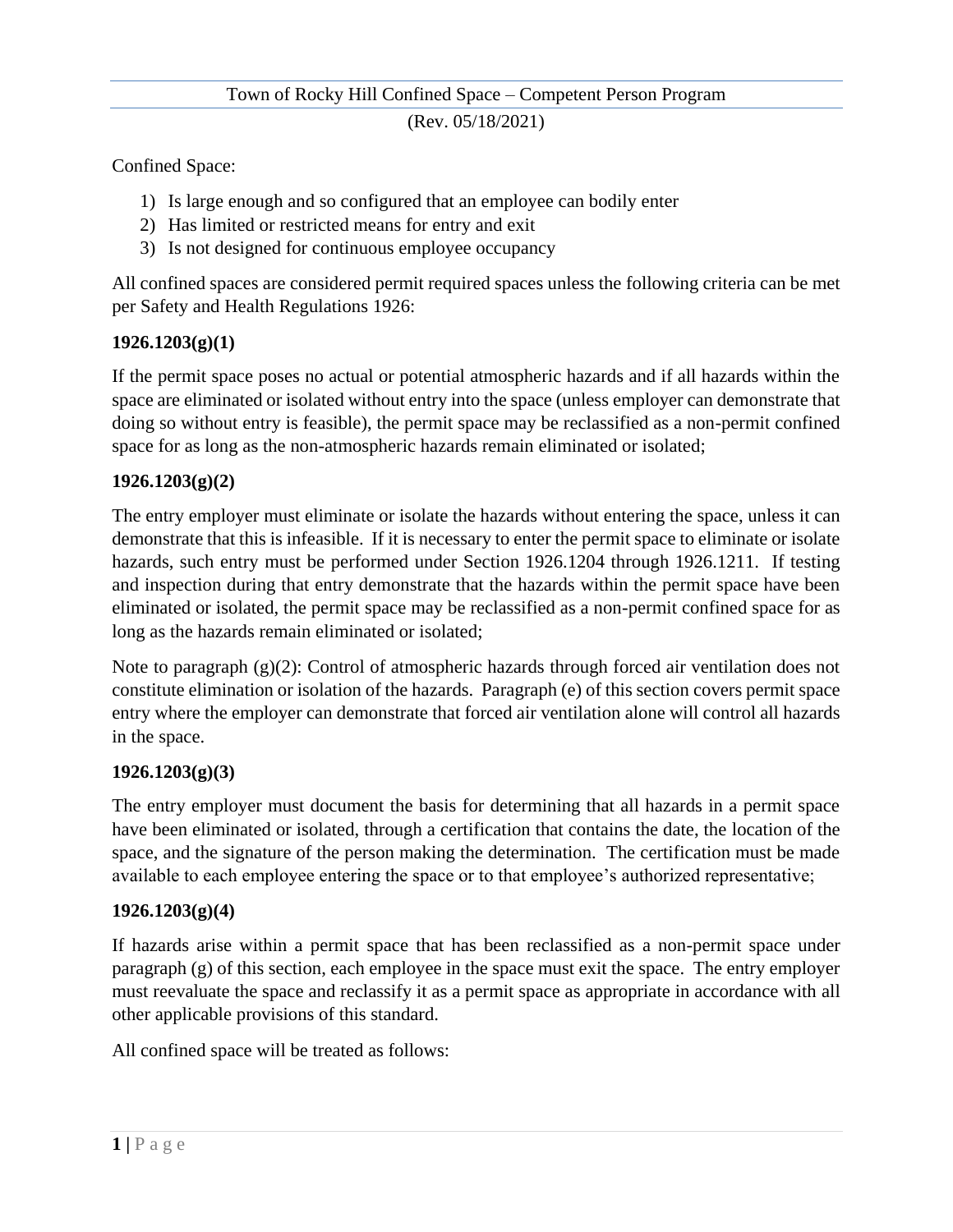#### Town of Rocky Hill Confined Space – Competent Person Program

(Rev. 05/18/2021)

- 1) Structure or confined space will be metered with a 4 gas meter. Any connecting structure will also be metered. All readings and applicable times will be documented on provided form as:
	- a. Carbon Monoxide  $CO$  less than or = to 35 PPM
	- b. Hydrogen Sulfide less than or  $=$  to 10 PPM
	- c. Oxygen 19.5% to 23.5%
	- d. Combustible/Flammable LEL less than or = to  $10\%$
- 2) If readings are present, area will be ventilated, re-metered and documented.
- 3) If no readings are present, employees will inspect and determine if the space is considered permit required or non-permit required space as determined by regulation standards.
- 4) Once the type is determined to be a non-permit required space, entry can be made with constant metering and egress provided.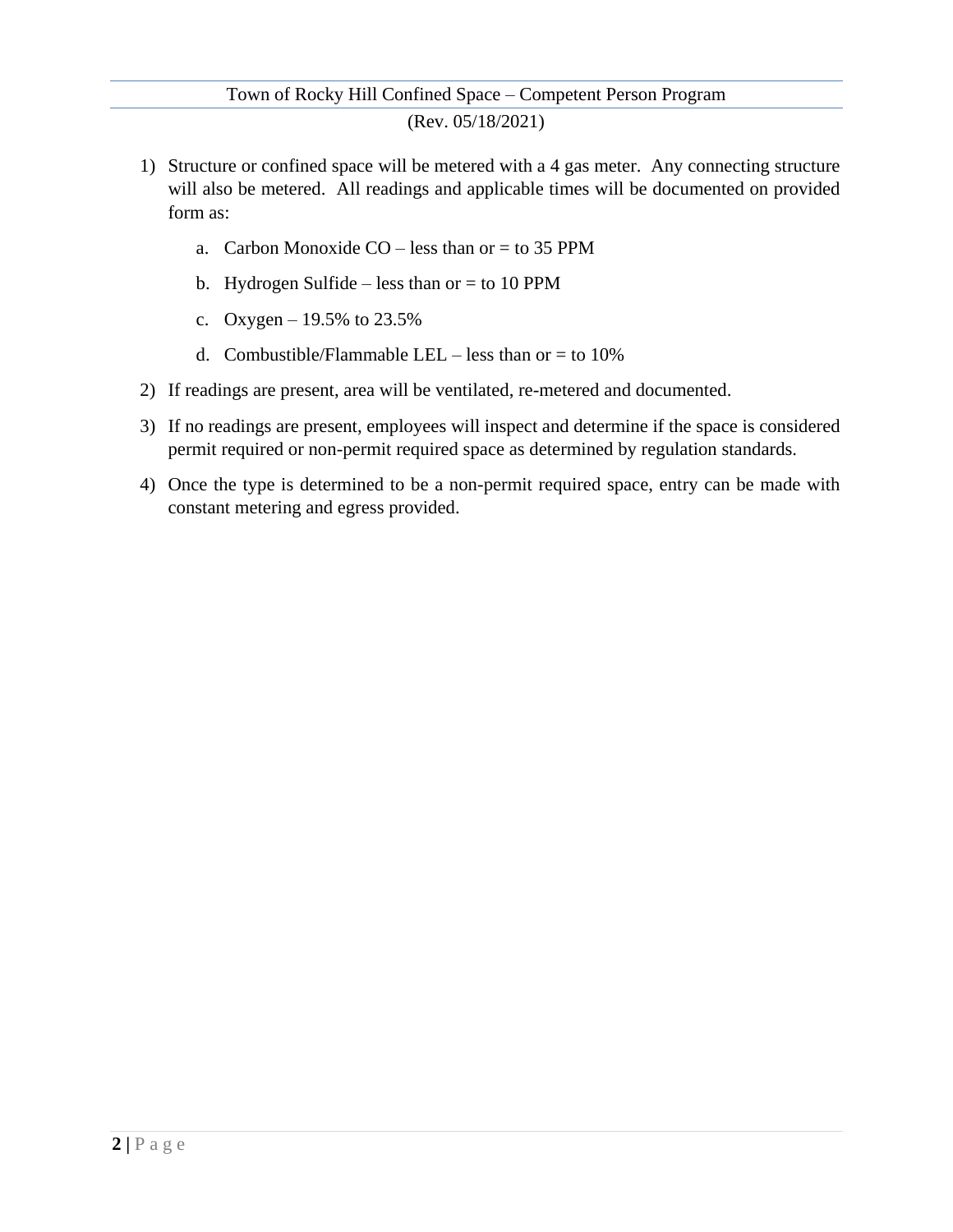**Note:** If all of the following questions are answered "YES," then entry is permitted. If any of the following questions are answered "NO," contact your supervisor.

|     |                                                                                                                                                                                                                                      | <b>YES</b> | N <sub>O</sub> | N/A |
|-----|--------------------------------------------------------------------------------------------------------------------------------------------------------------------------------------------------------------------------------------|------------|----------------|-----|
| 1)  | Has the entry team met and does each person know their<br>assigned area of responsibility?                                                                                                                                           |            |                |     |
| 2)  | Have you checked surrounding area and found it to be free<br>of hazards such as drifting vapors from adjacent tanks,<br>piping or sewers and free of any other hazards that might<br>affect the safety of this confined space entry? |            |                |     |
|     | 3) Is the surrounding area likely to remain free of hazards?                                                                                                                                                                         |            |                |     |
| 4)  | Is all required safety equipment and personnel protective<br>equipment on hand and in safe working condition?                                                                                                                        |            |                |     |
| 5)  | Has the confined space been isolated from connected<br>hazardous spaces, piping or manholes?                                                                                                                                         |            |                |     |
| 6)  | Has electrical equipment or circuitry been locked out?                                                                                                                                                                               |            |                |     |
| 7). | Are you trained in the operation of gas monitor being used?                                                                                                                                                                          |            |                |     |
| 8)  | Is the gas monitor in current calibration according to<br>manufacturer recommendation and is battery fully charged?                                                                                                                  |            |                |     |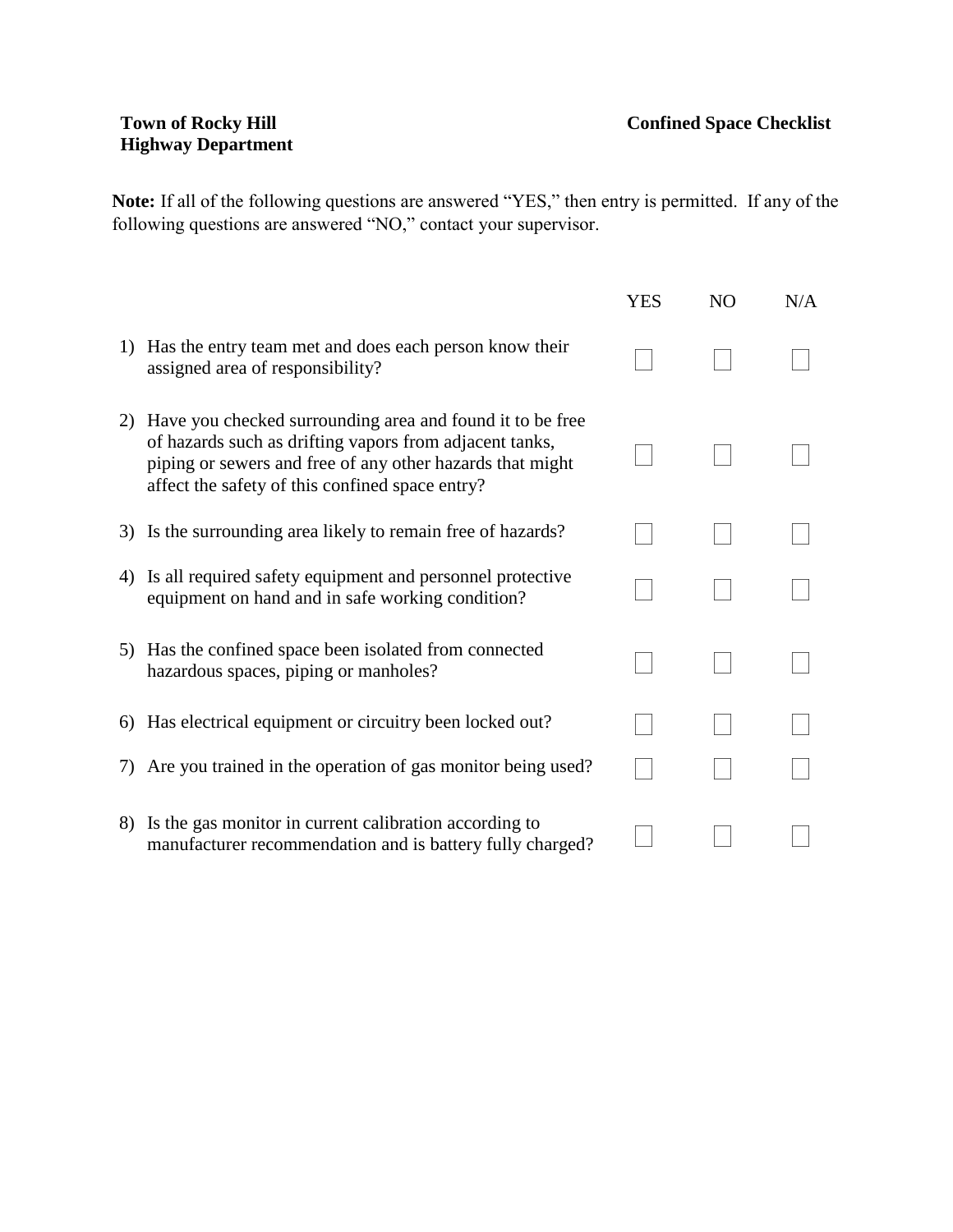Job Location

 $Job#$ 

Superintendent Phone #

## **CONFINED SPACE ENTRY PERMIT**

| 1. Permit Space                                      |     |                            |     |                                                                                               |  |  |  |  |
|------------------------------------------------------|-----|----------------------------|-----|-----------------------------------------------------------------------------------------------|--|--|--|--|
| to be Entered                                        |     |                            |     |                                                                                               |  |  |  |  |
| 2. Purpose<br>of Entry                               |     |                            |     |                                                                                               |  |  |  |  |
| 3. Date                                              |     | <b>Authorized Duration</b> |     |                                                                                               |  |  |  |  |
| of Entry                                             |     |                            |     | of Entry Permit                                                                               |  |  |  |  |
| 4. Authorized<br><b>Entrants</b>                     |     |                            |     |                                                                                               |  |  |  |  |
|                                                      |     |                            |     |                                                                                               |  |  |  |  |
|                                                      |     |                            |     |                                                                                               |  |  |  |  |
|                                                      |     |                            |     |                                                                                               |  |  |  |  |
|                                                      |     |                            |     |                                                                                               |  |  |  |  |
|                                                      |     |                            |     |                                                                                               |  |  |  |  |
| 5. Attendants(s)                                     |     |                            |     |                                                                                               |  |  |  |  |
|                                                      |     |                            |     |                                                                                               |  |  |  |  |
|                                                      |     |                            |     |                                                                                               |  |  |  |  |
| 6. Name of Current                                   |     |                            |     | Entry Supervisor(s) 1. Time Time                                                              |  |  |  |  |
|                                                      |     |                            |     |                                                                                               |  |  |  |  |
| Entry Supervisor who                                 |     |                            |     |                                                                                               |  |  |  |  |
| Originally Authorized Entry                          |     |                            |     |                                                                                               |  |  |  |  |
|                                                      |     |                            |     | Signature or Initials                                                                         |  |  |  |  |
| 7. Record hazards of the permit space to be entered. |     |                            |     | 8. Check or list the measures used to isolate the<br>permit space and to eliminate or control |  |  |  |  |
| Hazard                                               | Yes | No                         | N/A | permit space hazards before entry.                                                            |  |  |  |  |
| A. Lack of Oxygen                                    |     |                            |     | $\Box$ A. Purge-Flush and Vent                                                                |  |  |  |  |
| <b>B. Combustible Gases</b>                          |     |                            |     |                                                                                               |  |  |  |  |
| C. Combustible Vapors                                |     |                            |     | $\Box$ B. Ventilation                                                                         |  |  |  |  |
| D. Combustible Dusts                                 |     |                            |     |                                                                                               |  |  |  |  |
| E. Toxic Gases                                       |     |                            |     | C. Lockout/Tag Out                                                                            |  |  |  |  |
| F. Toxic Vapors                                      |     |                            |     |                                                                                               |  |  |  |  |
| G. Chemical Contact                                  |     |                            |     | $\Box$ D. inerting                                                                            |  |  |  |  |
| <b>H. Electrical Hazards</b>                         |     |                            |     |                                                                                               |  |  |  |  |
| <b>Mechanical Exposure</b><br>t.                     |     |                            |     | E. Blanking, Blocking, Bleeding<br>□                                                          |  |  |  |  |
| J. Temperature                                       |     |                            |     |                                                                                               |  |  |  |  |
| K. Engulfment                                        |     |                            |     | F. External Barricades                                                                        |  |  |  |  |
| L. Entrapment                                        |     |                            |     |                                                                                               |  |  |  |  |
| M. Others                                            |     |                            |     | □ G. Confined Space Identification/Signs                                                      |  |  |  |  |
|                                                      |     |                            |     |                                                                                               |  |  |  |  |
|                                                      |     |                            |     | $\Box$ H. Other                                                                               |  |  |  |  |
|                                                      |     |                            |     |                                                                                               |  |  |  |  |
|                                                      |     |                            |     |                                                                                               |  |  |  |  |
|                                                      |     |                            |     |                                                                                               |  |  |  |  |
|                                                      |     |                            |     |                                                                                               |  |  |  |  |

#### DO NOT DESTROY THIS PERMIT AFTER CANCELLATION THIS ENTRY PERMIT MUST BE RETAINED BY EMPLOYER FOR AT LEAST ONE YEAR.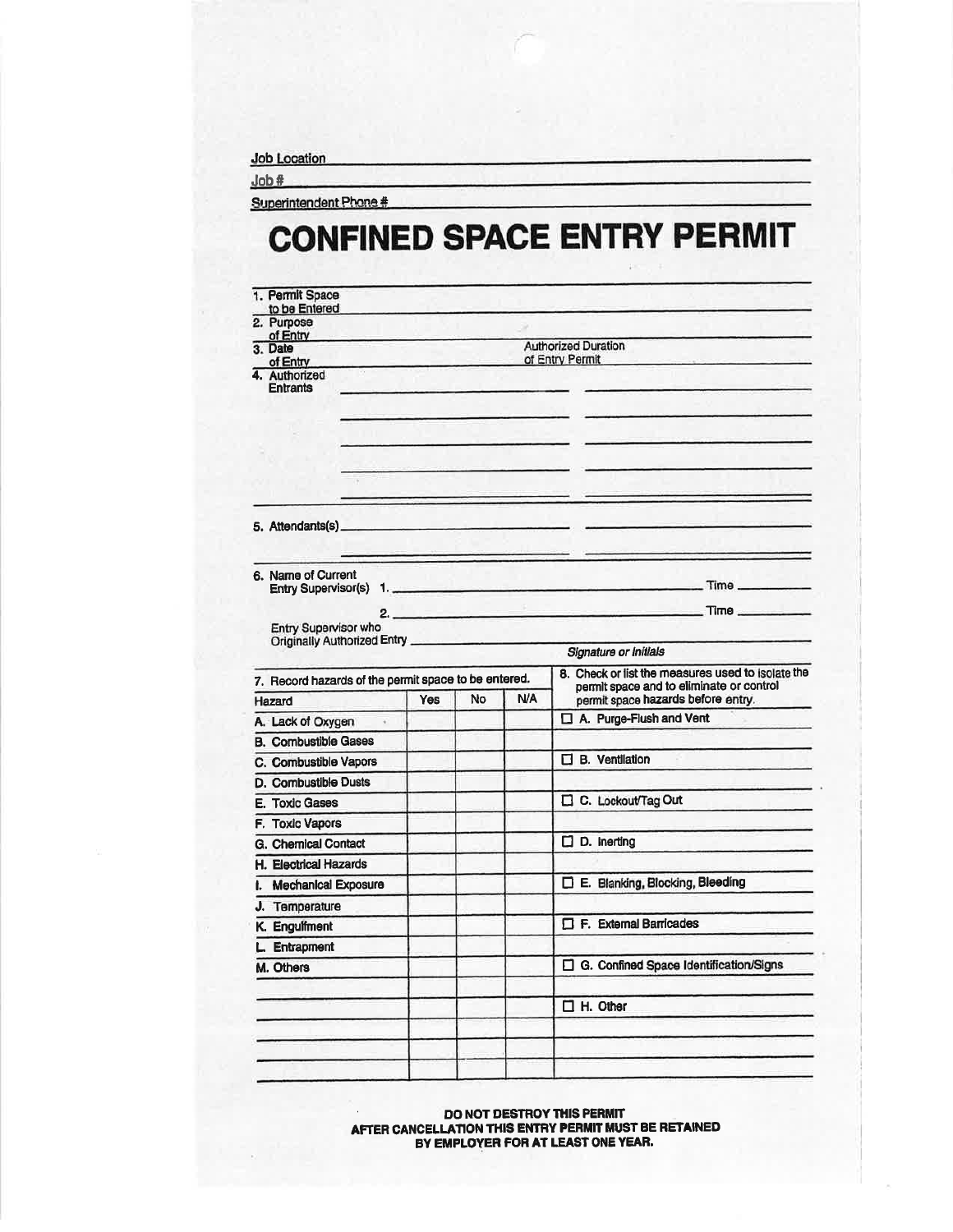### **CONFINED SPACE ENTRY PERMIT**

9. Acceptable Entry Conditions

| 10. Test(s) to be Taken                         | Permissible<br><b>Entry Levels</b> | Test 1 | Test <sub>2</sub> | Test 3 | Test 4 |  |
|-------------------------------------------------|------------------------------------|--------|-------------------|--------|--------|--|
| A. Percent of Oxygen                            | 19.5% to 23.5%                     |        |                   |        |        |  |
| <b>B. LEL FLAMMABLE</b>                         | $10\% \leq$                        |        |                   |        |        |  |
| HYDROGEN<br>SULFIDE<br>C.H, S                   | 10 PPM $\leq$                      |        |                   |        |        |  |
| D. CO MONOXIDE                                  | 35 PPM $\leq$                      |        |                   |        |        |  |
| E. VOC STYRENE                                  | 100 PPM ≤                          |        |                   |        |        |  |
| F.                                              |                                    |        |                   |        |        |  |
| G.                                              |                                    |        |                   |        |        |  |
| Η.                                              |                                    |        |                   |        |        |  |
| ı.                                              |                                    |        |                   |        |        |  |
| Name or Initials of Tester<br><b>Test Times</b> |                                    |        |                   |        |        |  |

11. Rescue and Emergency Services/Non-entry rescue will be utilized

#### Call 911 in case of emergency

12. Communication procedures to be used by authorized entrants and attendants.

| Yes | <b>No</b> | N/A | Description<br>Equipment                                                                                                                                                                                                                                                                                            |                                                                                                 |                                                                         |                                                     |  |  |  |  |  |  |  |  |  |
|-----|-----------|-----|---------------------------------------------------------------------------------------------------------------------------------------------------------------------------------------------------------------------------------------------------------------------------------------------------------------------|-------------------------------------------------------------------------------------------------|-------------------------------------------------------------------------|-----------------------------------------------------|--|--|--|--|--|--|--|--|--|
|     |           |     | Model/Type <b>Model</b> Model of the Model of the Model of the Model of the Model of the Model of the Model of the Model of the Model of the Model of the Model of the Model of the Model of the Model of the Model of the Model of<br>Atmospheric<br>Name_<br>(i)<br>Serial/Unit No.<br><b>Test and Monitoring</b> |                                                                                                 |                                                                         |                                                     |  |  |  |  |  |  |  |  |  |
|     |           |     | Ventilating<br>(ii)                                                                                                                                                                                                                                                                                                 |                                                                                                 |                                                                         |                                                     |  |  |  |  |  |  |  |  |  |
|     |           |     | Communications<br>(iii)                                                                                                                                                                                                                                                                                             |                                                                                                 |                                                                         |                                                     |  |  |  |  |  |  |  |  |  |
|     |           |     | (iv) Personal<br>Protective<br>Equipment                                                                                                                                                                                                                                                                            | □ Safety Hamess<br>with Life Lines<br>$\Box$ Wristlets (if appropriate)<br><b>I</b> Respiratory | $\square$ Hard Hats<br>$\square$ Eye<br>$\square$ Ear<br>$\square$ Face | $\square$ Hand<br>$\square$ Foot<br>$\Box$ Clothing |  |  |  |  |  |  |  |  |  |
|     |           |     | (v) Lighting                                                                                                                                                                                                                                                                                                        |                                                                                                 |                                                                         |                                                     |  |  |  |  |  |  |  |  |  |
|     |           |     | (vi) Barriers/<br><b>Shields</b>                                                                                                                                                                                                                                                                                    | $\square$ Pedestrian                                                                            | □ Vehicle                                                               | $\Box$ Other                                        |  |  |  |  |  |  |  |  |  |
|     |           |     | (vii) Safe<br>Ingress/Egress                                                                                                                                                                                                                                                                                        | $\Box$ Ladders                                                                                  |                                                                         |                                                     |  |  |  |  |  |  |  |  |  |
|     |           |     | (viii)Rescue and<br>Emergency                                                                                                                                                                                                                                                                                       | $\square$ Lifelines                                                                             | $\Box$ Hoists                                                           | $\square$ Medical/<br><b>First-ald</b>              |  |  |  |  |  |  |  |  |  |
|     |           |     | <b>Other Safety</b><br>(ix)<br>Equipment                                                                                                                                                                                                                                                                            |                                                                                                 |                                                                         |                                                     |  |  |  |  |  |  |  |  |  |

15. Additional Permits Required.  $\Box$  Hot Work

Entry Permit Supervisor

THIS CONFINED SPACE ENTRY PERMIT HAS BEEN CANCELLED:

 $\Box$  Other

AM<br>PM

Date

...<br>Time

BY.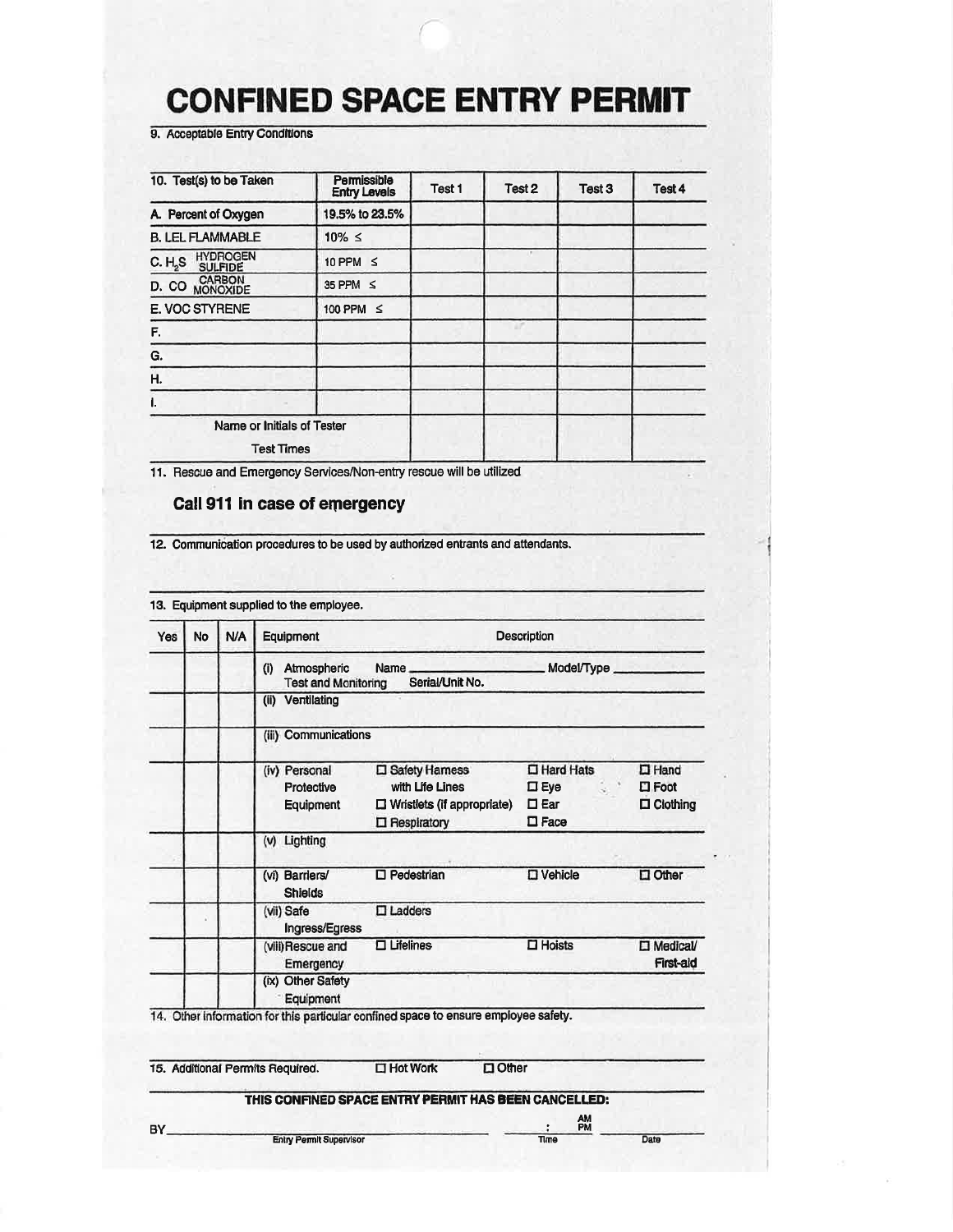|                             | 7) If a hazardous atmosphere is detected during                                             | entry each employee shall leave the space<br>immediately. | 8) Host will inform, apprise, coordinate and                                                    | debrief the Contractor before, during and after<br>permit space entry. | 9) Contractor will inform Host of the permit space                                                                       | 10) The employer shall provide training so that all<br>program to be used.                              | employees acquire the understanding, knowledge,<br>and skills necessary for the safe performance of            | 11) Non-entry rescue means a retrieval system or<br>their duties.                             | method shall be used whenever an authorized                     | entrant enter a permit space.                                                                                  | NO ACTUAL HAZARD                                        | <b>YOU MAY REFERENCE THIS POCKET GUIDE</b><br>NO POTENTIAL HAZARD | <b>ACTUAL HAZARD CAN BE CONTROLLED</b>                                                      | <b>YES POTENTIAL HAZARD</b>                            | <b>YOU MAY REFERENCE THIS POCKET GUIDE</b>                                                                         | <b>YES POTENTIAL HAZARD</b><br><b>YES ACTUAL HAZARD</b> | <b>DO NOT ENTERIII DO NOT ENTERIII</b>                                                             | "WHEN IN DOUBT, GET THEM OUT"                           |                                                                                                                  | Training available for Confined Space, Excavation,<br><b>Competent Person Safety</b>                             |                                      | 1-800-UR-RENTS                                                                                                                                                                                       |  |
|-----------------------------|---------------------------------------------------------------------------------------------|-----------------------------------------------------------|-------------------------------------------------------------------------------------------------|------------------------------------------------------------------------|--------------------------------------------------------------------------------------------------------------------------|---------------------------------------------------------------------------------------------------------|----------------------------------------------------------------------------------------------------------------|-----------------------------------------------------------------------------------------------|-----------------------------------------------------------------|----------------------------------------------------------------------------------------------------------------|---------------------------------------------------------|-------------------------------------------------------------------|---------------------------------------------------------------------------------------------|--------------------------------------------------------|--------------------------------------------------------------------------------------------------------------------|---------------------------------------------------------|----------------------------------------------------------------------------------------------------|---------------------------------------------------------|------------------------------------------------------------------------------------------------------------------|------------------------------------------------------------------------------------------------------------------|--------------------------------------|------------------------------------------------------------------------------------------------------------------------------------------------------------------------------------------------------|--|
| <b>GENERAL REQUIREMENTS</b> | An employer may use the following procedures<br>for entering a permit space, provided that: | 1) The employer can demonstrate that the only             | hazard posed by the permit space is an actual or<br>potential hazardous atmosphere;             | 2) The employer can demonstrate that continuous                        | forced air ventilation alone is sufficient to                                                                            | 3) The employer can verify that before an<br>maintain that permit space safe for entry;                 | employee enters the space, the internal atmosphere<br>has been tested, with a <i>calibrated direct-reading</i> | instrument, for the following conditions in the                                               | <b>FLAMMABLE GASES/VAPORS</b><br>given: OXYGEN CONTENT<br>order | POTENTIAL TOXIC AIR                                                                                            | 4) The atmosphere within the space shall be             | continuously tested to ensure that the forced air                 | ventilation is preventing the accumulation of a<br>hazardous atmosphere.                    | 5) The employer shall document the basis for           | determining that all hazards in a permit space                                                                     | have been eliminated through a certification            | that contains the date, the location of the space,<br>and the signature of the person making the   | determination. The certification shall be made          | available to each employee entering the space and<br>be retained for at least one year.                          | 6) You may not enter the permit                                                                                  | space to obtain data, isolate and/or | control. PERIOD!                                                                                                                                                                                     |  |
| United'<br>Rentals          | <b>CONFINED SPACE</b><br><b>POCKET GUIDE</b><br>-800-UR-RENTS                               | <b>DEFINITIONS</b>                                        | 1) Is large enough and so configured that an employee can<br>Confined Space means a space that: | bodily enter and perform assigned work; and                            | example, tanks, vessels, silos, storage bins, crawl spaces,<br>2) Has limited or restricted means for entry or exit (for | hoppers, vaults, manholes, pipelines and pits are spaces<br>that may have limited means of entry.); and | NOTE: A space to be considered a confined space, must<br>3) is not designed for continuous employee occupancy. | Entry Supervisor means the person (such as the employer,<br>meet all three of these criteria. | foreman, or crew chief) responsible for determining if          | acceptable entry conditions are present at a permit space<br>where entry is planned, for authorizing entry and | overseeing entry operations, and for terminating entry, | NOTE: An entry supervisor also may serve as an attendant          | or as an authorized entrant, as long as that person is trained<br>and equipped as required. | Attendant means an individual stationed outside one or | more permit spaces who monitors the authorized entrants<br>and who performs all attendant's duties assigned in the | employer's permit space program.                        | Authorized Entrant means an employee who is authorized<br>by the employer to enter a permit space, | Entry means the action by which a person passes through | an opening into a permit-required confined space. Entry<br>includes ensuing work activities in that space and is | considered to have occurred as soon as any part of the<br>entrant's body breaks the plane of an opening into the | space.                               | "competent person" only. Refer to appropriate specific requirements<br>of your local city, county, state, federal, host and/or manufacturer.<br>DISCLAIMER: For use by the trained and knowledgeable |  |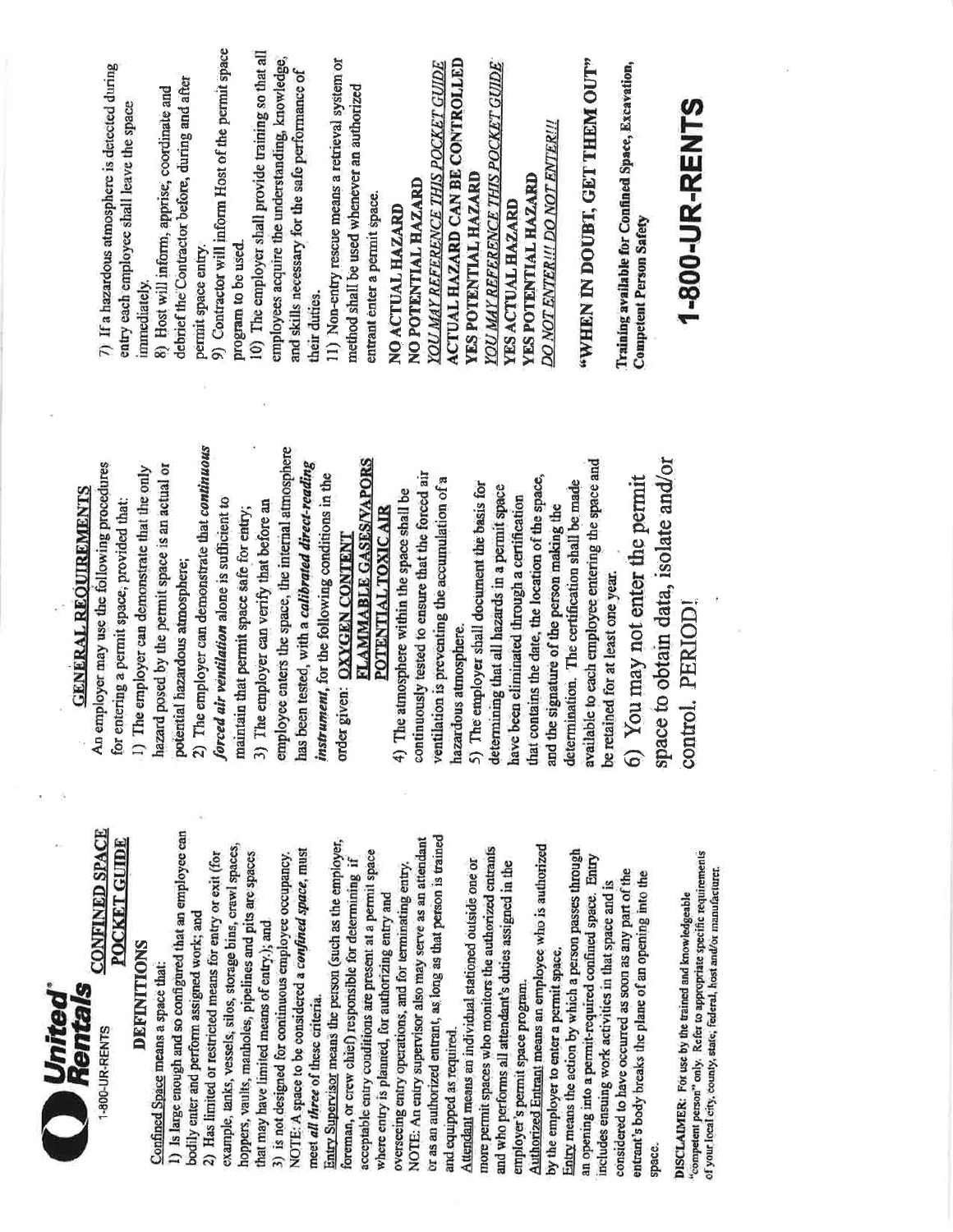**CONFINED SPACE CHECKLIST** 

**Company Name** 

AIR OR EXT. NOTE: If all of the following questions are answered "YES", then enty is authorized.<br>NOTE: If any of the following questions are answered "NO", connet your supervisor.

- Has the entry team met and does each person involved with<br>this entry know higher assigned area of responsibility? ú,
- $( )$  ( )  $\left(\frac{1}{2}\right)$ Have you checked the surrounding area and found it to be free of hazards such as drifting vapors from adjacent tanks, piping,<br>or severs and free of any other hazards that might affect the safety of this confined space entry?  $\overline{\mathbf{r}}$  $\frac{1}{2}$
- $( ) ( ) ( ) ( )$  $($   $)$   $($  $\binom{1}{k}$ Is the surrounding area likely to remain free of hazards? Is all required safety equipment and personal protective<br>equipment on hand and in sefe working condition? Has the confined space been isolated from connected ÷ vi,
	- Has electrical equipment or circuitry been locked out? hazardous spaces, piping or manholes? Ġ,
- $\left( \right)$  $\frac{1}{2}$ Are you trained in the operation of the gas monitor being used? 7.

 $\overline{\phantom{0}}$ 

- $( ) ( )$ manufacture recommendation and is battery fully charged? Is the gas monitor in current calibration according to oó
- $\begin{pmatrix} 1 \\ -1 \end{pmatrix}$ Did you test the atmosphere of the confined space prior to entry? o.
	- Did the aimosphere check as acceptable (no alarms)? 10.

 $\frac{1}{2}$ 

- TOXIC%  $LEL X_2$ OXYOEN %
- $( ) ( )$ If alarm sounded, did you use continuous forced air ventilation, for the proper amount of time and retest prior to entry? a.

TOXIC<sub>%</sub>  $LEL M$ OXYOEN %

 $( ) ( ) ( )$ thonitored and forced air 12. Will the atmosphere be continuously ventilated while the space is occupied?

Job Name/Job Number

Confined Space Location

Time Date \_ Work to be done

**Entry Supervisor** 

# Evaluation testing. Analyze, identify, interpret and **ATMOSTPHERIC TESTING**

evaluate.

Order of testing. I)OXYGEN, 2)FLAMMABLE, 3)TOXIC Duration of lesting. As recommended by the manufacturer. Verification testing. Results of evaluation must be written. Testing stratified atmospheres. A distance of approximate four feet  $(4')$  in the direction of travel and to each side.

DOXYGEN-

Oxygen Deficient Atmospheres: GET OUT Less than 19.5% oxygen.

(Loss of muscular coordination, rapid breathing, impaired judgment, vomiting, fainting, blue lips, coma and death!) Normal Atmospheric Air at Sea Level: OKAY Approximately 20.9% oxygen.

Oxygen Enriched Atmosphere: GET OUT More than 23.5% oxygen.

Combustible Dust of such a concentration that it reduces 2) EXPLOSIVE/FLAMMABLE/COMBUSTIBLE Greater than 10% of LFL (Lower Flammable Limit). Greater than 10% of LEL (Lower Explosive Limit). visibility to five feet or less and/or alarm sounds.

3) TOXIC ATMOSPHERE

 $\hat{\phantom{a}}$ 

Hydrogen Sulfide (sewer gas) at or above 10ppm eye and respiratory irritation, paralysis of breathing response, unconsciousness. Eventual Death.

Carbon Monoxide at or above 35ppm headache, confusion, nausea, tendency to stagger, hearth palpitations, unconsciousness. Eventual Death.

CAUSES OF FATALITIES IN CONFINED SPACES...

- Hazardous Atmospheres (oxygen, flammable, toxic) 65% 13%
	- Engulfment (burial, submersion, fluids)
		- Struck by falling objects 7%
			- Heat stress/exposure 6%
				- Electrocution 5%
					- **Others** 4%

# Ventilate a minimum of five minutes before any entry. **VENTILATION**

For the initial purge of the confined space, set the ventilator 3.14 X 2.5' X 2.5' X 30' = 600 cubic feet (volume) of air. Cylinder = 3.14 X 1/2 Diameter X 1/2 Diameter X Length at least five feet away and upwind of the entry, with the example: sixty inch round manbole, thirty feet deep. Rectangle = Length X Width X Height To determine VOLUME of...



FEST the atmosphere, VENTILATE, then TEST again! REMEMBER: Before entering any confined space,